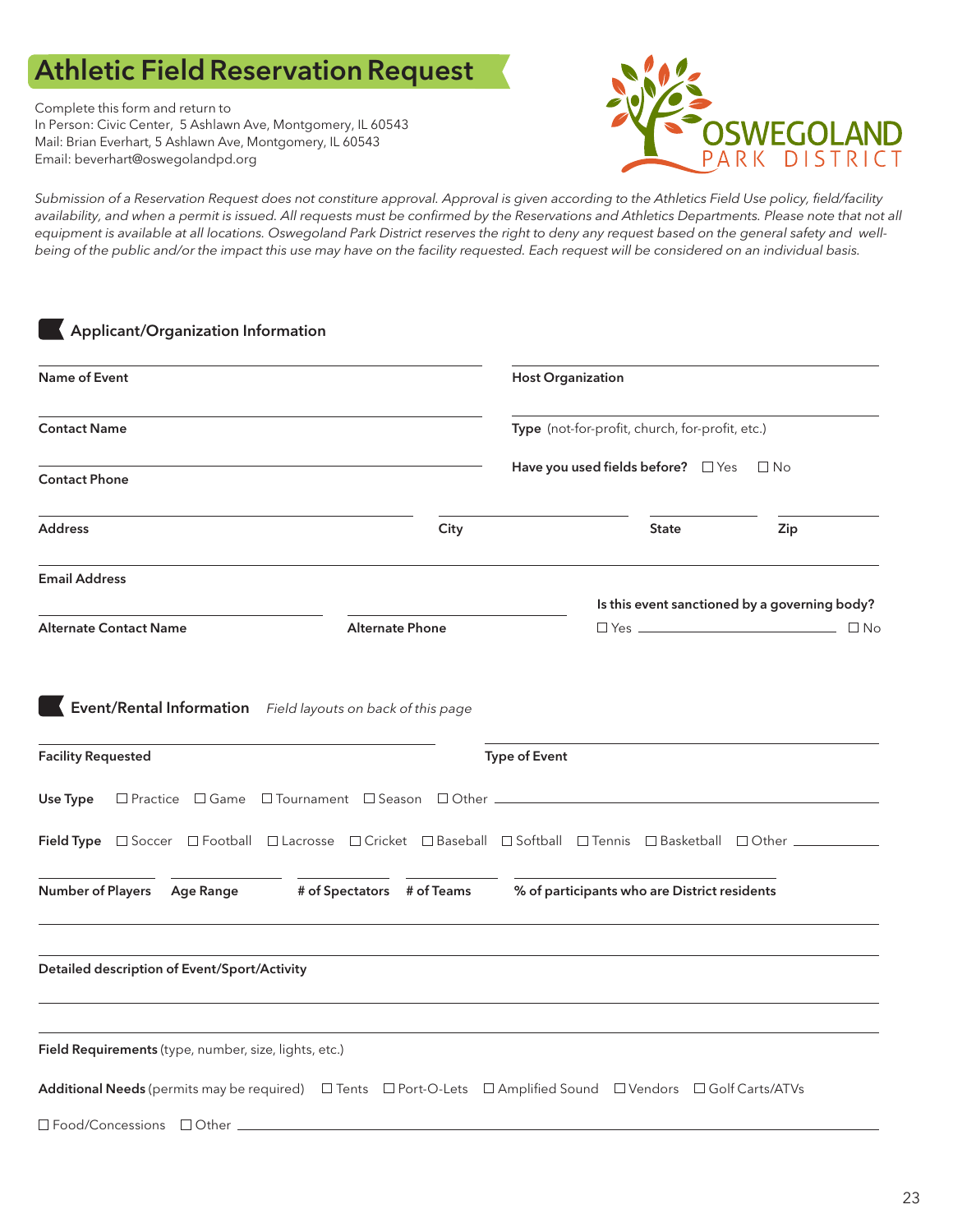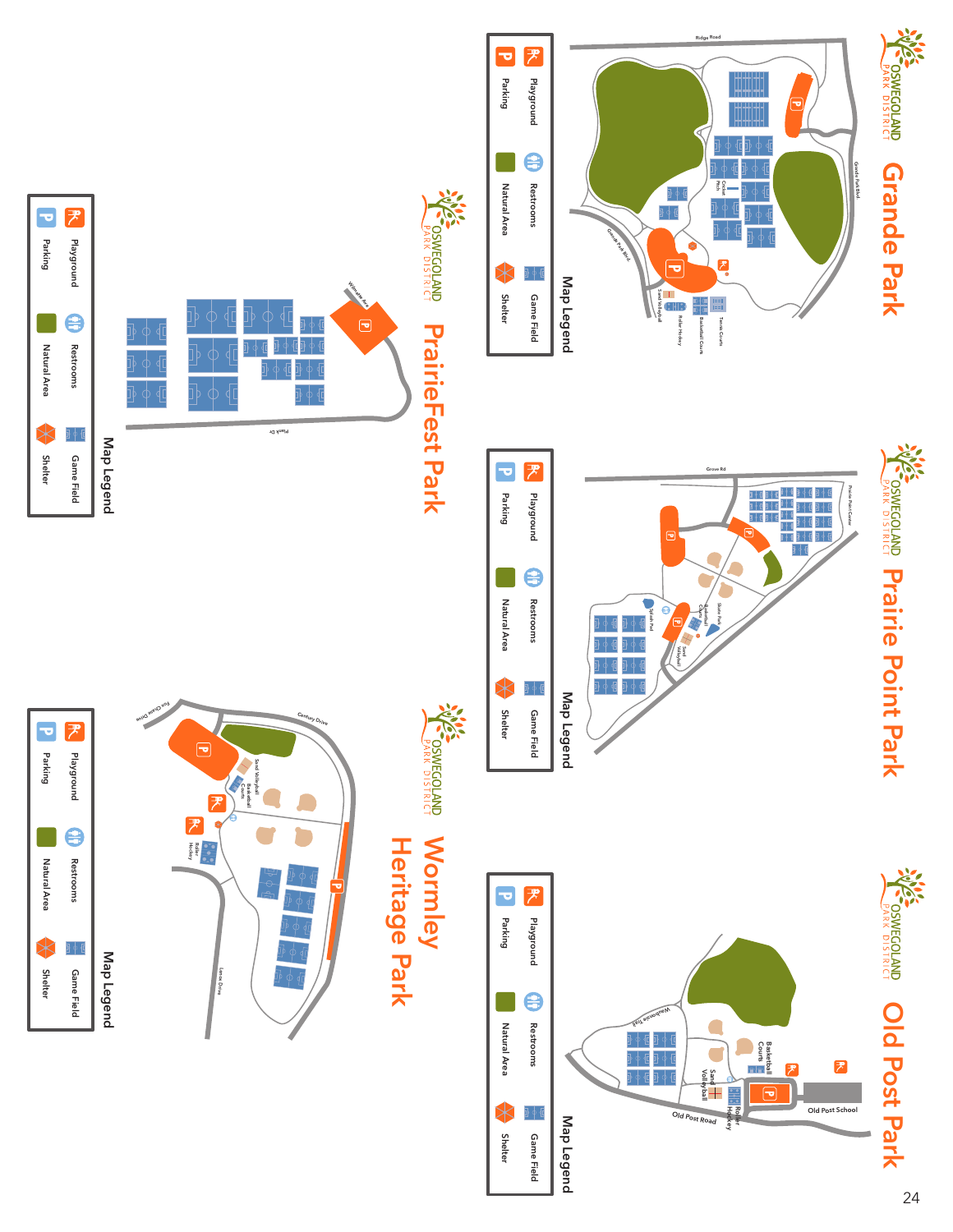

## Event Dates & Times

| Date(s) | <b>Arrival Time</b> | <b>Departure Time</b> | Description | Lights (Y/N) |
|---------|---------------------|-----------------------|-------------|--------------|
|         |                     |                       |             |              |
|         |                     |                       |             |              |
|         |                     |                       |             |              |
|         |                     |                       |             |              |
|         |                     |                       |             |              |
|         |                     |                       |             |              |
|         |                     |                       |             |              |
|         |                     |                       |             |              |
|         |                     |                       |             |              |
|         |                     |                       |             |              |
|         |                     |                       |             |              |
|         |                     |                       |             |              |
|         |                     |                       |             |              |

*I verify that the information on this Reservation Request form is correct as defined in the Athletic Field Use Policy and understand the possible consequences if the information is incorrect or misleading as described in the Athletic Field/Facility Allocation and Usage Guide. I have read and understand the Waiver and Hold Harmless Agreement and the Athletic Field/Facility Use Rules and Regulations guidelines, on the backside of this form and will be responsible for relaying this information to the members of my group/organization. I understand that violation of this agreement and/or the guidelines may result in my group/organization being billed for damages, repairs and/or cleaning of the facility due to misuse, as well as loss of the privilege to use Park District facilities. I agree to pay any incurred rental fees prior to each rental date.* 

#### Applicant Signature Date Applicant Signature Date

# WAIVER AND HOLD HARMLESS AGREEMENT

I understand that, though I have reserved the field, Oswegoland Park District cannot guarantee that the field will be unoccupied when I arrive. *On behalf of my group/organization, I will take a copy of the confirmed reservation, and I will make every effort to resolve a conflict through*  appropriate communication. Furthermore, I understand that Oswegoland Park District will not be responsible for any property left unattended in the park, and that I am responsible for reporting incidents of vandalism or illegal activity in the park by calling 911.

In addition, I declare that the information contained in this application is true and correct to the best of my knowledge. I hereby attest that I am *at least 21 years of age and authorized to bind the event, sponsor, and/or its employees, agents or volunteers associated or to be associated*  with the activity for which approval is being sought to the terms of this agreement. I agree to reimburse Oswegoland Park District for any and *all loss incurred by it in repairing or replacing damage to Oswegoland Park District property proximately caused by the applicant, its officers, employees, agents, monitors, or any other persons attending or forming the special event or rental who were or should have been under my control. I further agree to defend without costs, indemnify, and hold harmless Oswegoland Park District, its officers, agents, and employees from*  any liability to any persons, damages, losses, or injuries arising out of, or alleged to arise out of, the event which was proximately caused by the actions of the applicant, its officers, employees, agenda, including monitors or persons attending or joining in the event who were responsible or *should have been under the control of the applicant.*

*I have read and understand all special use regulations/requirements/agreements. I do hereby agree to abide by all federal, state, local and*  Park District laws, ordinances, rules and regulations and agree to meet all requirements for documentation, certification, licensing, financial responsibility and all other aspects of staging a special event on Oswegoland Park District property. I understand that lack of meeting all *requirements may result in the denial or cancellation of the proposed special event. In the event that information provided on this form changes or your event is cancelled, please inform Oswegoland Park District in writing at least 7 (seven) days prior to the event to reschedule.*

Applicant Signature **Date**